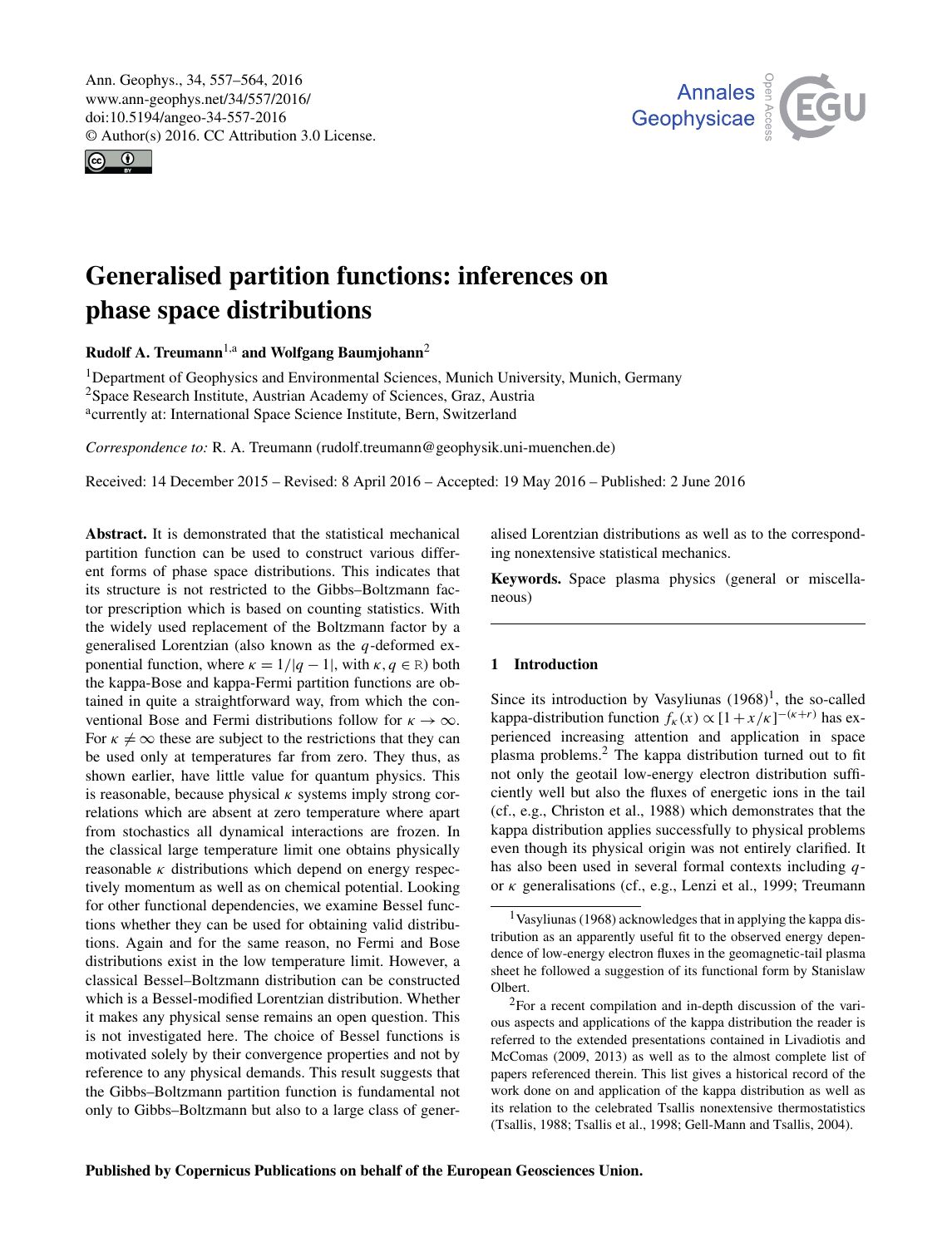## 558 R. A. Treumann and W. Baumjohann: Partition-Function

and Baumjohann, 2014a; [Treumann and Baumjohann,](#page-7-3) [2015\)](#page-7-3) of various mathematical functions and functional transforms (see also the reference lists of papers cited in footnote 2). As for an example, even modified Feynman path integrals have been defined based on generalised Lorentzians [\(Treumann,](#page-7-4) [1998\)](#page-7-4).

In principle, the kappa distribution is a probability distribution function which, mathematically, is identical to the generalised Lorentzian q-deformed exponential (cf., e.g., [Li](#page-7-5)[vadiotis and McComas,](#page-7-5) [2009\)](#page-7-5). The parameter  $q \in \mathbb{R}$  had been introduced first by [Renyi](#page-7-6) [\(1955,](#page-7-6) [1970\)](#page-7-7) as power of a  $q$ generalised logarithmic Boltzmann entropy that found wide application in the theory of deterministic chaos and the related thermodynamics (cf., e.g., [Beck and Schlögl,](#page-7-8) [1997\)](#page-7-8). [Tsallis](#page-7-9) [\(1988\)](#page-7-9) referred to it in postulating his non-extensive, conveniently simple version of entropy which became the basis of the celebrated Tsallis-nonextensive thermostatistics (cf. also [Tsallis et al.,](#page-7-10) [1998,](#page-7-10) for some rectifications of his earlier work).

Formal relations between the Tsallis statistical mechanics of non-extensive entropies and the kappa distribution do indeed exist. This is not surprising, because the parameter  $\kappa = 1/|q - 1|$  can almost trivially be related to the parameter  $q$  that appears in the non-extensive thermostatistics. This relation was implicitly used in a note investigating superdiffusion near the magnetopause [\(Treumann,](#page-7-11) [1997,](#page-7-11) see the appendix of that note) when referring to Lévy-flight statistics in the form proposed by [Shlesinger et al.](#page-7-12)  $(1987)^3$  $(1987)^3$ , though not referring to Tsallis' non-extensive statistics such that the coincidence was somehow accidental. It was independently elaborated by [Milovanov and Zelenyi](#page-7-13) [\(2000\)](#page-7-13), [Leubner](#page-7-14) [\(2002\)](#page-7-14) and others in various contexts.<sup>4</sup> It should, however, be noted that the correct relation of the kappa distribution to the physical temperature in the plasma was first given on thermodynamic reasons in [Livadiotis and McComas](#page-7-5) [\(2009\)](#page-7-5) and also confirmed from a rigorous calculation of the particular case of the time-asymptotic (stationary) electron distribution resulting in the interaction of electrons with Langmuir waves [\(Yoon et al.,](#page-7-15) [2012\)](#page-7-15).

A heuristic generalisation of statistical mechanics to general entropies has been proposed more recently [\(Treumann](#page-7-16) [and Baumjohann,](#page-7-16) [2014b\)](#page-7-16) based on the fundamental Gibbs prescription of relating any entropy to the differential phasespace element  $d\Gamma$ . With the entropy being a functional of the energy that theory states that it is possible to derive a general expression for the probability of occupation of physical states. This requires knowledge of the inverse entropy functional which in most cases will be difficult to construct. In the particular case of the generalised Lorentzian it was shown there that the inverse functional can indeed be obtained. It turns out that in this case it is identical to what in Tsallis' nonextensive statistical mechanics is called "escort distribution" [\(Beck and Schlögl,](#page-7-8) [1997;](#page-7-8) [Gell-Mann and Tsal](#page-7-17)[lis,](#page-7-17) [2004\)](#page-7-17). It not only led to the reproduction of the kappa distribution as a physically accessible distribution function but also to make it consistent with statistical mechanics. This generalisation was made possible because of the familiar additional prescription used in the definition of the generalised Lorentzian (or  $\kappa$ -modified exponential) that in the limit  $\kappa \to \infty$  the statistical mechanics should reproduce Gibbs' statistical mechanics. This is a severe additional constraint that might not be satisfied nor necessary in any other choice of the functional which replaces the exponential or the generalised Lorentzian. Any physical constraints are not expected to merge the Gibbs–Boltzmann case except in the absence of all correlations and complete stochasticity. Rather they are the requirement of reproducing the thermodynamic relations in the stationary state (as done by [Livadiotis and](#page-7-5) [McComas,](#page-7-5) [2009,](#page-7-5) for the kappa distribution) – if only it exists.

It is interesting that the kappa distribution understood as a probability distribution also reproduces distributions that are obtained when analysing intermittency<sup>5</sup> in the data of chaotic processes. In these cases it sometimes properly maps the tails of the probability distributions allowing for the determination of the power index  $\kappa$ . The physical reason for its occurrence can indeed be found in the deterministic chaos underlying the occurrence of intermittency. That, nevertheless, it can be related to Gibbs' statistics lets one ask whether one could go one step deeper in its foundations. It is known that no counting statistics exists which could reproduce the generalised Lorentzian statistical mechanics. What, however, if we ask for the Gibbsian partition function? To what extent does the Gibbsian partition function reproduce  $\kappa$  distributions as distributions of physical states?

In the following we start from the general Gibbs– Boltzmann partition function as the accepted physical basis of statistical mechanics. We then transform it into a kappa partition function and proceed to the derivation of the equation of state and the physical distribution of occupation of states. In doing so we follow the prescription of statistical mechanics in deriving the physical distribution function. The idea is thus very simple. However, this process is physically motivated and provides some additional physical insight.

## 2 Formulation

The grand partition function  $\mathcal{Z}_G$  that results from Gibbsian counting statistics can be written in the canonical form

$$
\mathcal{Z}_{G}(\mu, V, T) = \prod_{p} \left\{ \sum_{n} \left[ \exp \beta (\mu - \epsilon_{p}) \right]^{n} \right\},\tag{1}
$$

 $3$  Its most recent exposition is found in Zaburdaev et al. (2015).

<sup>&</sup>lt;sup>4</sup>For the complete lists of references see again Livadiotis and McComas (2009, 2013) and Livadiotis (2015).

<sup>&</sup>lt;sup>5</sup>As for a typical example of intermittence in solar wind magnetic turbulence see, for instance, Brown et al. (2015).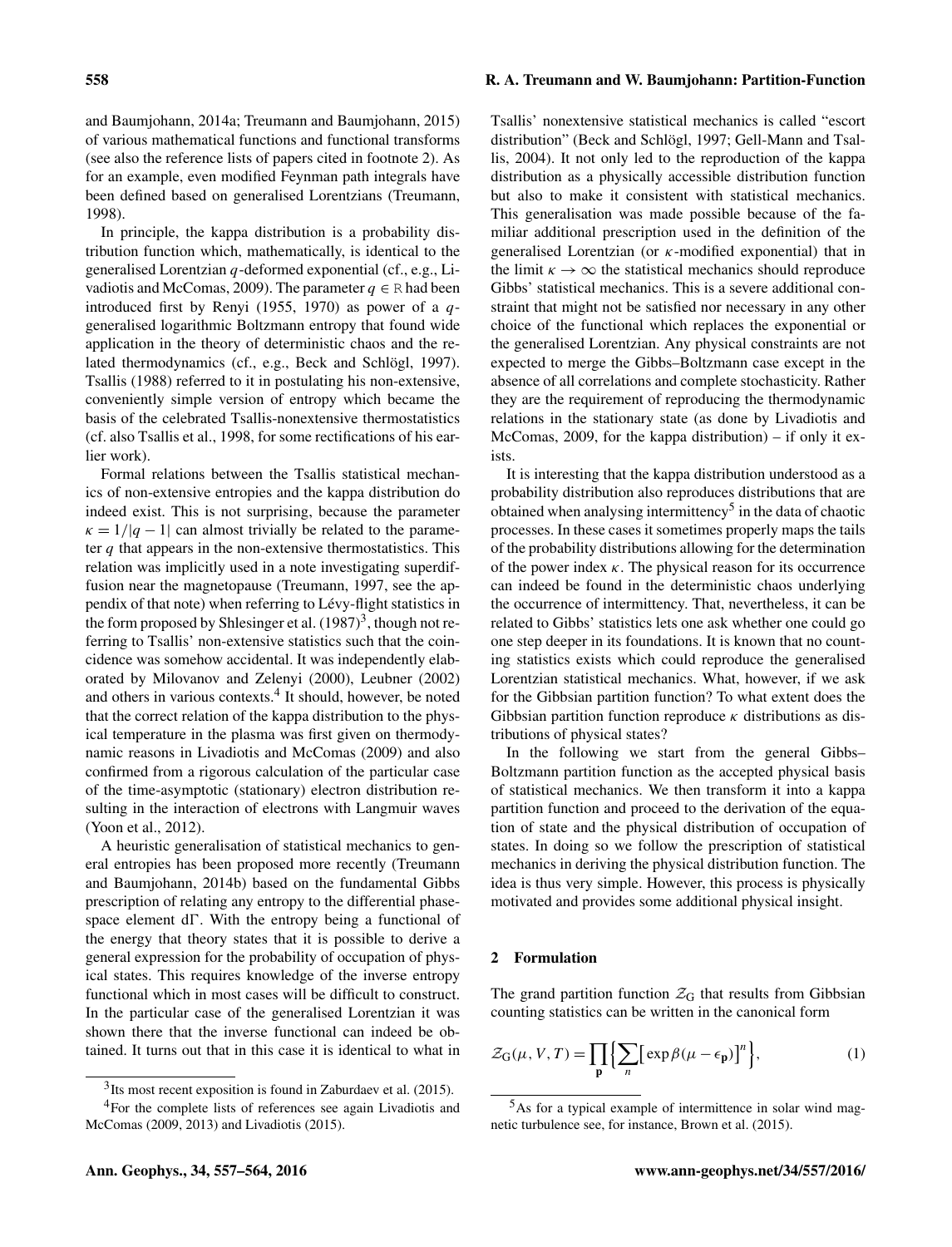#### R. A. Treumann and W. Baumjohann: Partition-Function 559 (1988) 1986 1987 1988 (1988) 1988 1989 1989 1989 198

where  $n = 0, 1, 2, \ldots$  is the occupation number of states (cf., e.g., [Kittel and Kroemer,](#page-7-18) [1980;](#page-7-18) [Huang,](#page-7-19) [1987\)](#page-7-19), and  $\epsilon_p =$  $\epsilon(\mathbf{p})$ ,  $\mu$  are the respective energy as function of momentum  $p$  and chemical potential, the latter being a function of density.  $\beta$  is the inverse kinetic temperature, with the latter taken in energy units. The summation refers to all  $n$ . Clearly the sum of all occupations is the total particle number  $N$ . It is stressed that this expression holds under the assumption that the basic process that underlies its derivation is purely stochastical. It is based on throwing coins and counting the statistical outcome of how they become distributed over the available number of boxes in phase space. Any correlations are excluded. With respect to different statistics, for instance, Bayesian statistics which satisfies certain conditions, is excluded. This stochasticity is responsible for the presence of the exponential function, i.e. a Gaussian probability distribution.

We now violate, on this advanced level, the stochastic assumption. We assume that the structure of the partition function will remain intact if we replace the exponential with another function that in some limit reproduces the exponential. Such a function is, as for an example, the  $\kappa$ -generalised Lorentzian which has been used in several of the above-cited publications (and references therein).

The above version of the partition function can also be written in another form,

$$
\mathcal{Z}'_G(\mu, V, T) = \prod_{\mathbf{p}} \left\{ \sum_n \exp\left[ n\beta(\mu - \epsilon_{\mathbf{p}}) \right] \right\},\tag{2}
$$

which we indicate by a prime. On the Gibbsian level the two versions are identical because raising an exponential to power *n* is the same as multiplying its argument by *n*.

Now we violate the assumption of pure stochasticity by introducing the Lorentzian replacing  $\exp(ax) \rightarrow (1$  $ax/\kappa$ <sup>-(k+r)</sup>, where  $0 < \kappa \in \mathbb{R}$  is some free parameter, and  $0 < r$  is a fixed number that has to be adjusted to satisfying the thermodynamic relations. Determination of  $r$ , for the classical case, has been done in several places (e.g., [Yoon](#page-7-15) [et al.,](#page-7-15) [2012;](#page-7-15) [Livadiotis and McComas,](#page-7-20) [2013;](#page-7-20) [Treumann and](#page-7-16) [Baumjohann,](#page-7-16) [2014b\)](#page-7-16). Then we obtain two new versions of the partition function

$$
\mathcal{Z}_{\kappa}(\mu, V, T) = \prod_{\mathbf{p}} \left\{ \sum_{n} \left[ 1 - \beta(\mu - \epsilon_{\mathbf{p}}) / \kappa \right]^{-n(\kappa + r)} \right\} \tag{3}
$$

and

$$
\mathcal{Z}'_{\kappa}(\mu, V, T) = \prod_{\mathbf{p}} \left\{ \sum_{n} \left[ 1 - n\beta(\mu - \epsilon_{\mathbf{p}})/\kappa \right]^{-(\kappa + r)} \right\}.
$$
 (4)

There is a big difference between these two versions in the position of the occupation number  $n$ . In the second form it is located inside the argument of the Lorentzian. This inhibits any further analytical treatment by summing the partition function up except in the case of a Fermi system which we therefore treat first.

#### 3 Fermi partition function analysis

In a Fermi system we can only have two occupations  $n = 0$ and  $n = 1$ . With this restriction we find for either of the above versions

$$
\mathcal{Z}_\kappa^{\mathcal{F}}(\mu, V, T) = \prod_{\mathbf{p}} \left\{ 1 + \left[ 1 - \beta(\mu - \epsilon_{\mathbf{p}}) / \kappa \right]^{-(\kappa + r)} \right\}.
$$
 (5)

Incidentally, the same exact result is obtained from the second form of the partition function in this case. Thus there is no difference in a Fermi system between the effect of the correlations introduced by changing from the Gibbs exponential to the generalised Lorentzian.

From the partition function one obtains the ideal gas equation of state as

$$
\frac{PV}{T} = \log \mathcal{Z}_{\kappa}^{F} = \sum_{\mathbf{p}} \log \left\{ 1 + \left[ 1 - \beta(\mu - \epsilon_{\mathbf{p}}) / \kappa \right]^{-(\kappa + r)} \right\}.
$$
 (6)

More interesting is the average occupation number  $\langle n_{\mathbf{p}} \rangle_{\kappa}^{\mathbf{F}}$  of states which is prescribed by the partition function. It follows from the negative derivative of the logarithm of the partition function

$$
\langle n_{\mathbf{p}} \rangle_{\kappa}^{\mathbf{F}} = -\frac{1}{\beta} \frac{\partial}{\partial \epsilon_{\mathbf{p}}} \log \mathcal{Z}_{\kappa}^{\mathbf{F}}.
$$
 (7)

A simple calculation then yields that the Fermi-kappa distribution becomes

$$
\langle n_{\mathbf{p}} \rangle_{\kappa}^{\mathbf{F}} =
$$
  

$$
\frac{1 + r/\kappa}{\left[1 - \beta(\mu - \epsilon_{\mathbf{p}})/\kappa\right]} \left\{1 + \left[1 - \beta(\mu - \epsilon_{\mathbf{p}})/\kappa\right]^{\kappa + r}\right\}^{-1}.
$$
 (8)

This is the distribution we have obtained earlier in [Treumann](#page-7-16) [and Baumjohann](#page-7-16) [\(2014b\)](#page-7-16) and already before. Notably it is not the distribution which one would obtain by simply replacing the exponential function in the common Fermi distribution by the corresponding generalised Lorentzian.

For  $\kappa \to \infty$  the last expression becomes the ordinary Fermi distribution. This can be easily checked. However, for finite  $\kappa < \infty$  it has no zero temperature limit. At  $T = 0$  no states can be occupied. This is very satisfactory because at zero temperature there is no mechanism that could generate any correlations. Hence, the above Fermi-kappa distribution has a meaning only at a finite temperature. In all cases the chemical potential is negative,  $\mu < 0$ . On the other hand, at fixed  $\kappa$  and high temperature one simply recovers the ordinary kappa distribution. We may note that here we are dealing with the ideal gas. In non-ideal gases one would add the external or internal potential fields to the energy which causes a shift in the energy scale and would lead to additional effects which are not included here. One may note that external potentials and therefore energy shifts may cause observable effects.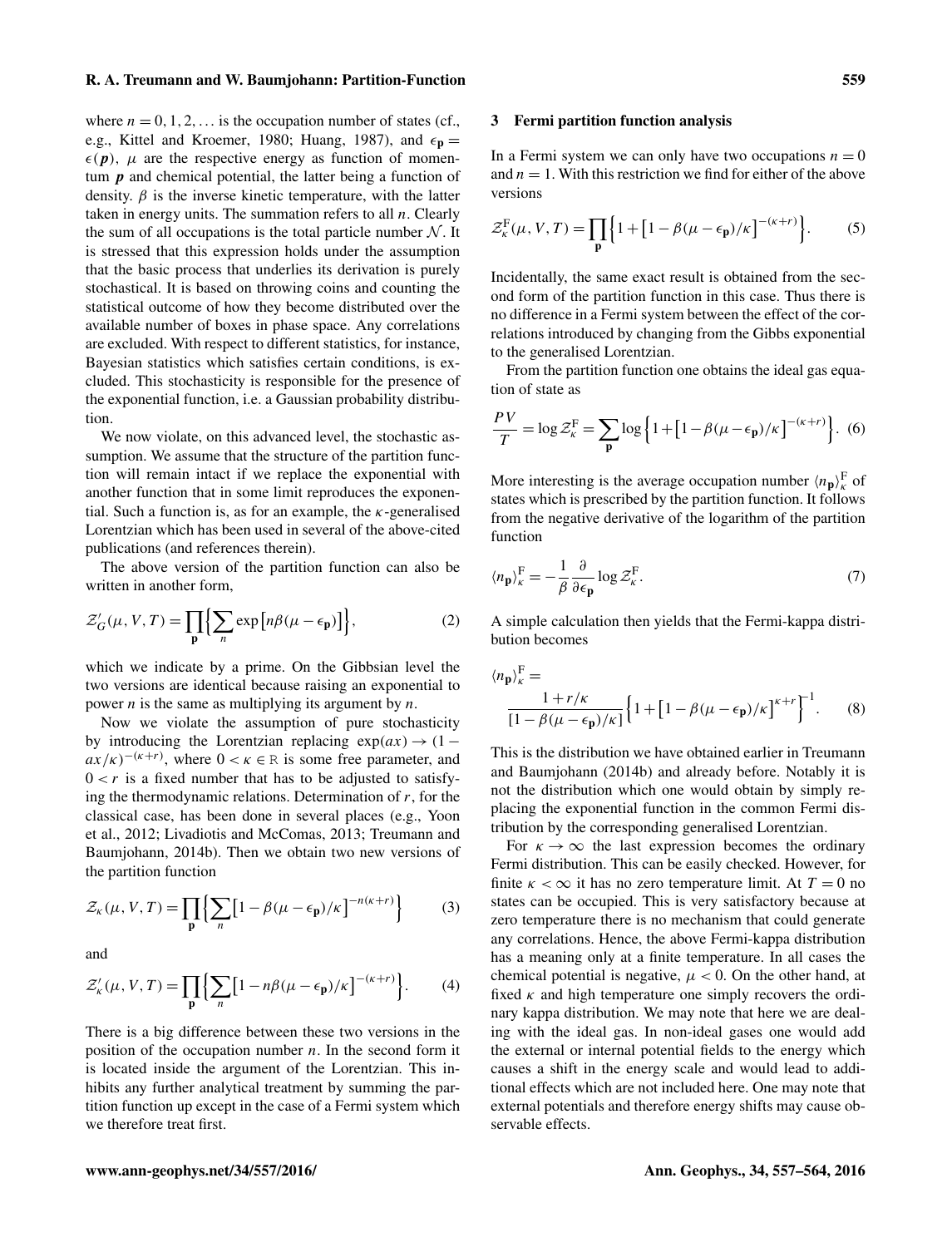#### 560 R. A. Treumann and W. Baumjohann: Partition-Function

## 4 Bosonic distribution

For the Boson distribution we refer to the function  $\mathcal{Z}_\kappa$  which can be summed up over  $n$ . The result is trivially given by

$$
\mathcal{Z}_{\kappa}^{\mathcal{B}}(\mu, V, T) = \prod_{\mathbf{p}} \left\{ 1 - \left[ 1 - \beta(\mu - \epsilon_{\mathbf{p}}) / \kappa \right]^{-(\kappa + r)} \right\}^{-1}.
$$
 (9)

Accordingly the bosonic ideal gas equation of state is found as

$$
\frac{PV}{T} = \log \mathcal{Z}_{\kappa}^{\mathcal{B}} = -\sum_{\mathbf{p}} \log \left\{ 1 - \left[ 1 - \beta(\mu - \epsilon_{\mathbf{p}}) / \kappa \right]^{-(\kappa + r)} \right\} \tag{10}
$$

and the average bosonic occupation number of Bose distribution becomes

$$
\langle n_{\mathbf{p}} \rangle_{\kappa}^{\mathbf{B}} = \frac{1 + r/\kappa}{1 - \beta(\mu - \epsilon_{\mathbf{p}})/\kappa} \left\{ 1 - \left[ 1 - \beta(\mu - \epsilon_{\mathbf{p}})/\kappa \right]^{K+r} \right\}^{-1}.
$$
 (11)

The symmetries between the Bose-kappa and Fermi-kappa cases are striking. Again, the Bose-kappa distribution has no zero temperature limit. Like the Fermi-kappa distribution it exists only at sufficiently high or simply finite temperatures. Its high energy limit is the ordinary kappa distribution with negative chemical potential  $\mu < 0$  – one may note that for large  $\epsilon_p$  the negative signs in the denominator cancel.

# 5 Classical limit

For high-temperature high-energy classical gases both distributions above become a reasonable classical limit known as the kappa distribution. In such classical cases the chemical potential becomes negative. Then the complete classical distribution that is in accord with the partition function assumes the form

$$
\langle n_{\mathbf{p}} \rangle_{\kappa} = \left( 1 + \frac{r}{\kappa} \right) \left[ 1 + \beta \left( |\mu| + \epsilon_{\mathbf{p}} \right) / \kappa \right]^{-(\kappa + r + 1)}.
$$
 (12)

This occupation number is still subject to normalisation to the total particle density  $N = \mathcal{N}/V$  and adjustment of the index r to thermodynamics. We noted that this has been done in different ways [\(Livadiotis and McComas,](#page-7-5) [2009,](#page-7-5) [2013;](#page-7-20) [Yoon](#page-7-15) [et al.,](#page-7-15) [2012;](#page-7-15) [Treumann and Baumjohann,](#page-7-16) [2014b\)](#page-7-16) yielding  $r + 1 = \frac{5}{2}$ . Normalisation requires integration over the phase space volume.

We note in passing that the relativistic equivalent of the above kappa distribution should become

$$
\langle n_{\gamma} \rangle_{\kappa} = \left(1 + \frac{\rho}{\kappa}\right) \left\{1 + \beta_{r} \left[|\mu_{r}| + \gamma(\mathbf{p})\right] / \kappa\right\}^{-(\kappa + \rho + 1)}, \quad (13)
$$

where  $\gamma(\mathbf{p}) = \sqrt{1 + p^2/m^2 c^2}$  is the relativistic energy factor, and  $\beta_r = mc^2/T$ ,  $\mu_r = \mu/mc^2$  are the normalised inverse temperature and chemical potential, respectively. The relativistic exponent  $\rho$  differs from its non-relativistic counterpart  $r$ . It must be adjusted by satisfying the relativistic thermodynamic relations (cf., e.g., [Treumann and Baumjo](#page-7-16)[hann,](#page-7-16) [2014b\)](#page-7-16).

It is interesting that the chemical potential cannot be extracted from this expression. This makes its use as a physical distribution more difficult and requires use of approximation methods to eliminate  $\mu$ . This must be done by standard procedures referring to the density as a known quantity (cf., e.g., [Huang,](#page-7-19) [1987\)](#page-7-19). In space-plasma applications the kappa distribution is used as a probability, and it is assumed that  $\mu = 0$ which implies that the particles under consideration behave like massless Bosons.

The straightforward calculations by [Yoon et al.](#page-7-15) [\(2012\)](#page-7-15) in highly diluted high-temperature plasmas seem to confirm this assumption at least in the interaction of electrons with Langmuir waves, the case investigated there. [Yoon et al.](#page-7-15) [\(2012\)](#page-7-15) included spontaneous and induced emission, scattering and absorption of Langmuir waves when determining the shape of the electron distribution function in final stationary equilibrium. These processes seem not to generate any chemical potential at a given particle number and density.

A negative chemical potential which is expected in the classical case should cause trapping and thus retarding the electrons, and also accumulating them around the trapping potential, i.e. the chemical potential. This is obviously not the case – at least in the weakly turbulent regime investigated by [Yoon et al.](#page-7-15) [\(2012\)](#page-7-15)! Scattering of electrons by absorbing wave momentum and energy pushes the electrons instead into the extended tail of the kappa distribution. It thus overcompensates for the chemical potential that might have been produced by the retardation effect related to the spontaneous emission. Hence, in this particular case one encounters that statistical mechanics acts self-compensating for the chemical potential while generating the power law tail on the distribution. Since entropy is increased hereby, the process of generation of the tail seems favourable for the interaction. One might conclude that the kappa distribution and its related statistical mechanics strictly apply to conditions only when the chemical potential is suppressed. Such conditions seem, however, to be realised quite frequently.

We note that this effect had already been observed earlier in a model where electrons were put into a heat bath of radiation photons [\(Hasegawa et al.,](#page-7-21) [1985\)](#page-7-21). Clearly the photon distribution has zero chemical potential. Similarly, the Langmuir photon distribution has zero chemical potential.

These observations as well as the results of the rigorous calculations of [Hasegawa et al.](#page-7-21) [\(1985\)](#page-7-21) and [Yoon et al.](#page-7-15) [\(2012\)](#page-7-15) are important. They suggest that *in any Fermi-like process that leads to formation of energetic tails on the particle distribution, the chemical potential will be vanishingly small.*

This observation also explains why the particle spectra measured by [Vasyliunas](#page-7-0) [\(1968\)](#page-7-0) and [Christon et al.](#page-7-1) [\(1988\)](#page-7-1) all obeyed almost perfect kappa distributions. And any cosmic ray spectra that extend over many orders of magnitude are probably simple power laws for the same reason: they result from scattering while themselves contributing to the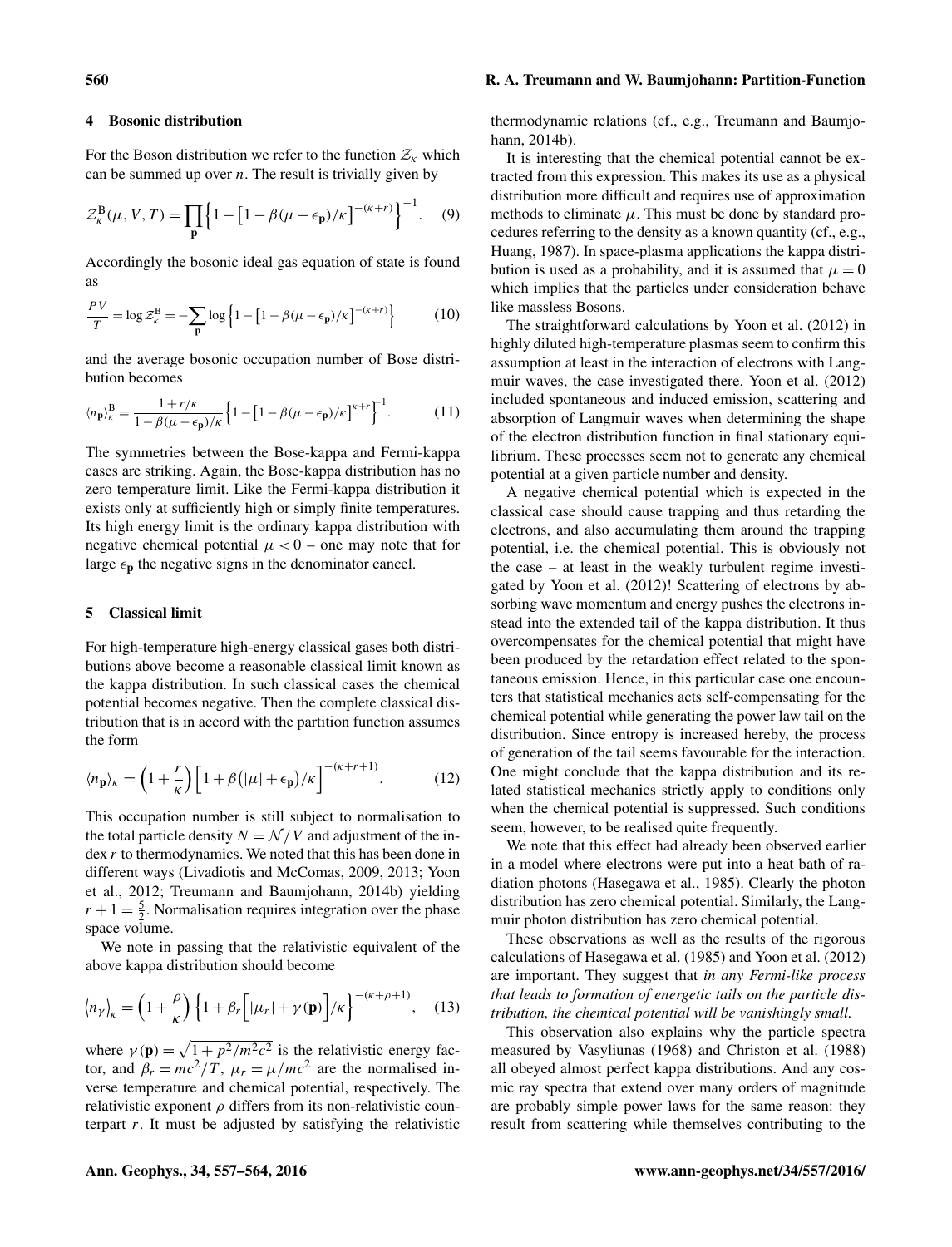## R. A. Treumann and W. Baumjohann: Partition-Function 561 and 561 states in the state of the state of the state of the state of the state of the state of the state of the state of the state of the state of the state of the

photon spectrum by spontaneous emission and attribution of a tiny fraction of energy in photons only that is insufficient to produce a sufficiently strong negative chemical potential that could suppress their runaway into the energetic tail. Tail generation is obviously entropically favoured over both heating and radiation in all those cases.

In contrast, charged particle interaction with solitons, cavitons, holes, shocks indeed traps the low energy part of the population while it accelerates the passing energetic population into a tail. The soliton potential thus acts as a partial chemical potential in this case, while the passing distribution ignores it by overcoming and picking up energy which goes into tail formation. This separation of the distribution is obviously entropically favourable. Inspection of the split distribution function should provide information about the nature of these processes, the equivalent chemical potential and its relation to the density of trapped particles.

#### 6 Preliminary discussion

There is no known counting statistics in cases where the system is not stochastic but respects some internal correlations. It is not clear how such cases should be treated even then when the correlations have been specified from the very beginning. The application of Bayesian statistics could possibly offer a route to such systems. Statistical mechanics, however, seems not to have had any needs so far in non-stochastic states on the microscopic level. These are usually treated by numerical simulations or kinetic theory where the evolution of the one-particle distribution function is followed in time. This is clearly the right physical approach to non-stationary systems in evolution. Statistical mechanics just deal with the stationary state of a system.

That the introduction of correlations via the replacement of the exponential by the Lorentzian on the level of the partition function nevertheless reproduces the correct kappa statistics as derived intuitively from assumptions that have nothing in common with stochasticity, suggests that the structure of the partition function is more general than purely stochastic. It is just the sum over all occupations in the probabilities of states – quite a general notion. One may thus ask whether or not other functions exist with the physical meaning that they include correlations when used in the partition function. The requirement on them implies that they should behave correctly at large energies, i.e. converge for  $\epsilon_p \to \infty$ . Moreover, in this limit they should possibly turn over to become gaussians. In the following we try such a case.

#### 7 Gibbsian-Bessel partition functions

A particular function which seems to offer itself is the modified Bessel function of the first kind  $I_{\nu}(z) = e^{-i\nu\pi/2} J_{\nu}(iz)$ .

An integral representation of this function is

$$
I_{\nu}(z) = \frac{(z/2)^{\nu}}{\sqrt{\pi} \Gamma(\nu + \frac{1}{2})} \int_{0}^{\pi} d\theta \ e^{\pm z \cos \theta} \sin^{2\nu} \theta, \quad \nu > -\frac{1}{2}.
$$
 (14)

It converges for  $z \to 0$ . Its asymptotic expansion for  $z \to \infty$ is  $I_v(z) \sim e^z/$ √  $\overline{z}$  and diverges for positive z. For negative argument  $-\frac{1}{2}\pi < \arg z < \frac{3}{2}\pi$  we have  $I_v(-z) = e^{i\nu\pi}I_v(z)$ , which converges but may become complex depending on index ν. Thus there are domains where it satisfies the primary need on a reasonable function that could possibly replace the Gibbs–Boltzmann exponential factor with the Gibbs– Boltzmann–Bessel factor. With this in mind we write

$$
\mathcal{Z}_{\text{GBB}}(\mu, V, T) = \prod_{\mathbf{p}} \left\{ \sum_{n} \left[ I_{\nu}(z) \right]^{n} \right\},\tag{15}
$$

where we define  $z = \beta(\mu - \epsilon_{p}) < 0$ . For the two cases of Fermi and Bose systems this expression transforms into the Fermi- and Bose-Bessel partition functions

$$
\mathcal{Z}_{\text{FB}}(\mu, V, T) = \prod_{\mathbf{p}} \left[ 1 + I_{\nu}(z) \right] \tag{16}
$$

$$
\mathcal{Z}_{\text{BB}}(\mu, V, T) = \prod_{\mathbf{p}} \left[ 1 - I_{\nu}(z) \right]^{-1}.
$$
 (17)

Correspondingly, the equations of state of an ideal Fermi-Bessel and Bose-Bessel gas are

$$
\frac{PV}{T}\bigg|_{v}^{FB} = \sum_{\mathbf{p}} \left\{ \begin{array}{c} +\log\left[1 + I_{v}(z)\right] & \text{Fermi} \\ -\log\left[1 - I_{v}(z)\right] & \text{Bose} \end{array} \right. \tag{18}
$$

The average Fermi-Bessel and Bose-Bessel occupation numbers of states then become

$$
\langle n_{\mathbf{p}} \rangle^{FB}_{BB} = \frac{I_{\nu}'(z)}{1 \pm I_{\nu}(z)} = \frac{\left[\nu z^{-1} I_{\nu}(z) \mp I_{\nu+1}(z)\right]}{1 \pm I_{\nu}(z)}.
$$
 (19)

It is easily checked that this function behaves correctly for  $z \rightarrow 0$  in both cases. The apparent divergence at small z is compensated by the factor  $z^v$  in the small argument expansion of  $I_{\nu}(z)$ . This leaves sufficient freedom for choosing the index  $\nu$  in order to make the distribution positive. Hence, at a first glance the Fermi-Bessel and Bose-Bessel distributions seem reasonably in accord with the physical requirements.

The most interesting case is the behaviour at zero temperature  $T = 0$  or  $\beta \rightarrow \infty$ . We check this for the Fermi-Bessel distribution. Let us first assume that  $\epsilon_p < \mu$  with the chemical potential  $\mu > 0$  as in the ordinary Fermi distribution. Since in this case  $z > 0$  is positive tending to  $\infty$ . This makes  $I_{\nu}$  large with the second term in the nominator dominating which yields  $\langle n_p \rangle^{\text{FB}} \sim \nu/z^{\frac{3}{2}} - 1$  negative. Hence there is no occupation below  $\epsilon_{\bf p} = \mu$ . This holds also for finite temperatures. Moreover, for  $\epsilon_p > \mu$  one has  $z < 0$ , and from the asymptotic expansion  $\langle n_{\mathbf{p}} \rangle^{\text{FB}} = 0$ . The above distribution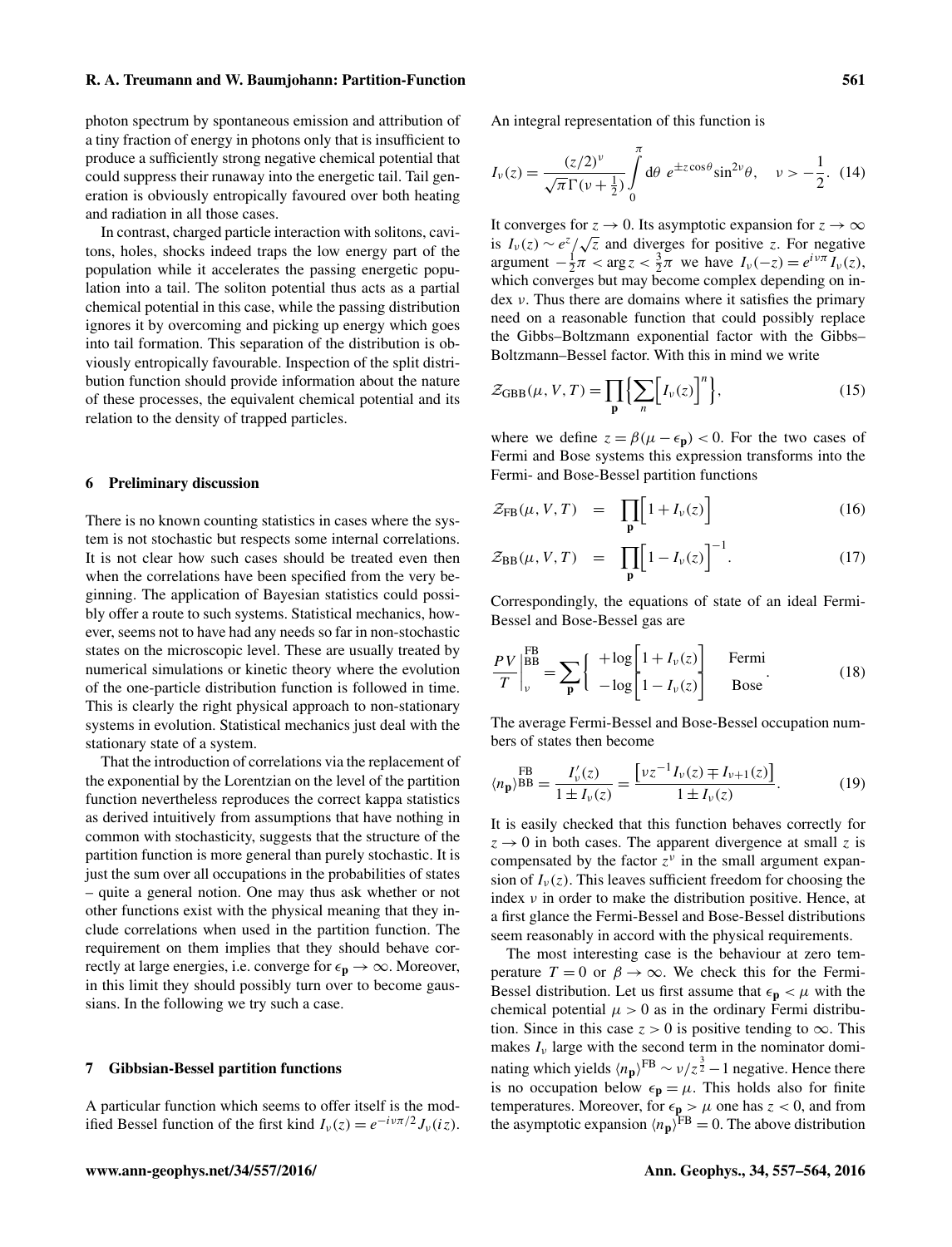does not exist for  $T = 0$  and makes also little sense at  $T \neq 0$ . Similarly the case  $T = 0$  is excluded for the Bose-Bessel distribution.

Let us now try the function  $K_v(z)$ . It is defined by the integral

$$
K_{\nu}(z) = \int_{0}^{\infty} dt \ e^{-z \cosh t} \cosh \nu t, \qquad |\arg z| \leq \frac{\pi}{2}.
$$
 (20)

Its asymptotic expansion is  $K_v(z) \sim e^{-z}/z$ √  $\overline{2\pi z}$ . At  $z \to 0$  it diverges like  $z^{-\zeta}$ , where  $\zeta = \text{mod}(\nu + 1)$ . To account for this divergence, one may multiply it with  $z^{\zeta}$ . One also has

$$
K_{\nu}(-z) = e^{-i\pi \nu} K_{\nu}(z) - i\pi I_{\nu}(z), \qquad \nu \neq 1, 2, ... \qquad (21)
$$

We then have

$$
\mathcal{Z}_{\mathbf{G}}(\mu, V, T) = \prod_{\mathbf{p}} \left\{ \sum_{n} \left[ z^{\zeta} K_{\nu}(z) \right]^{n} \right\} \tag{22}
$$

obtaining

$$
\mathcal{Z}_{\text{FB}}(\mu, V, T) = \prod_{\mathbf{p}} \left[ 1 + z^{\zeta} K_{\nu}(z) \right] \tag{23}
$$

$$
\mathcal{Z}_{\text{BB}}(\mu, V, T) = \prod_{\mathbf{p}} \left[ 1 - z^{\zeta} K_{\nu}(z) \right]^{-1} \tag{24}
$$

and for the equations of state

$$
\frac{PV}{T}\bigg|_{v}^{FB} = \sum_{\mathbf{p}} \left\{ \begin{array}{c} +\log\left[1+z^{\zeta}K_{v}(z)\right] & \text{Fermi} \\ -\log\left[1-z^{\zeta}K_{v}(z)\right] & \text{Bose} \end{array} \right. \tag{25}
$$

The average occupation numbers of states becomes in this case for the Fermi-Bessel and Bose-Bessel distributions

$$
\langle n_{\mathbf{p}} \rangle^{\text{FB}} = \frac{(\zeta + 1)z^{\zeta} \left[ z^{-1} K_{\nu}(z) \pm K_{\nu}'(z) \right]}{1 \pm z^{\zeta} K_{\nu}(z)}
$$
  
= 
$$
\frac{\zeta z^{\zeta} \left[ (\nu + 1)z^{-1} K_{\nu}(z) \mp K_{\nu+1}(z) \right]}{1 \pm z^{\zeta} K_{\nu}(z)}
$$
(26)

Again both for  $z > 0$  and  $z < 0$  at  $T = 0$  there is no occupation of states! Hence, no correlations can exist at zero temperature. The distributions do not exist at  $T = 0$ .

### 8 The classical case

As we have shown, the use of Bessel functions in order to obtain Bessel-Fermi distributions is not successful. What about the classical case? Does a formal Bessel–Boltzmann distribution exist? The case of the kappa distribution suggests that this would not be categorically excluded independent on whether the distribution found has any real application to physical problems. So, in the following, we check whether a classical limit exists for Bessel distributions.

#### 562 R. A. Treumann and W. Baumjohann: Partition-Function

The classical case requires that the chemical potential is negative and thus  $z = -\beta(|\mu| + \epsilon_p)$  is a large negative. This means that we have to inspect the negative large argument limits of the Bessel functions and their derivatives.

Let us do this for the modified Bessel function of the first kind. We expect that for large argument the Bessel-Fermi distribution should become the classical equivalent of the Boltzmann distribution similar to the transition from ordinary Fermi to the ordinary Boltzmann distribution. In the limit of very large  $|z| \gg 1$ , where we want to check its validity, we must make use of the large negative argument representation of  $I_{\nu}(z)$ , which is the asymptotic expansion of  $I_{\nu}(-\chi)$ , with  $\chi = |z|$ . It yields the following expression

$$
\langle n_{\mathbf{p}} \rangle_{\chi \to \infty} \simeq \frac{-\nu e^{\chi + i\pi \nu} / \chi \sqrt{\chi} - e^{\chi + i\pi (\nu + 1)} / \sqrt{\chi}}{1 + e^{i\pi \nu + \chi} / \sqrt{\chi}}.
$$
 (27)

For large argument  $\chi$  the second term in the denominator is much larger than one. Hence, the rest of the denominator shortens with the corresponding parts in the numerator. Moreover, the second term in the numerator changes sign. Thus, in this large argument limit, the result is  $\langle n_{\mathbf{p}} \rangle_{\chi \to \infty} \simeq$  $1 - v/\chi$ . The classical limit makes obviously sense. Since the last calculation is just its extreme asymptotic value, we obtain

$$
\langle n_{\mathbf{p}} \rangle_{\text{class}}^{\text{Bessel}} = \frac{\nu}{1+\chi} \Bigg[ 1 - \frac{I_{\nu+1}(\chi)}{\nu I_{\nu}(\chi)} \Bigg], \qquad \nu \neq 0, 1, 2... \quad (28)
$$

where the argument is  $\chi = \beta(|\mu| + \epsilon_p)$ . This is a classical Boltzmann–Bessel distribution which corresponds to the Boltzmann distribution. Since  $I_{\nu}(\chi) > I_{\nu+1}(\chi)$ , the Boltzmann–Bessel distribution is finite for all  $\chi \geq 0$ . Actually, in this representation the restriction on ν reduces to  $\nu > 0$ .

One realises that the factor in front of the brackets is a simple Lorentzian distribution. One thus may note that the last expression can be interpreted as kind of a Bessel-modified Lorentzian distribution of states.

This suggests various further generalisations. The relativistic version is obtained by mapping  $\chi(\epsilon_{\mathbf{p}}) \mapsto \chi(\gamma)$  with  $\epsilon_p \mapsto \gamma(p)$  and appropriate redefinition and normalisation of the coefficient  $\beta$  and chemical potential  $\mu$ . Generalisation to generalised Lorentzians is achieved by the replacement of the Lorentzian denominator  $1+\chi \rightarrow (1+\chi/\kappa)^{(\kappa+s+1)}$  yielding

$$
\langle n_{\mathbf{p}} \rangle_{\kappa}^{\text{Bessel}} = \frac{\nu}{(1 + \chi/\kappa)^{1 + s + \kappa}} \left[ 1 - \frac{I_{\nu+1}(\chi)}{\nu I_{\nu}(\chi)} \right],\tag{29}
$$

where  $s \in \mathbb{R}$  is some real number that has to be fixed by bringing the distribution in accord with thermodynamics. Clearly, this is the kappa distribution multiplied by an additional factor containing the Bessel functions which serves as a correction on the generalised Lorentzian.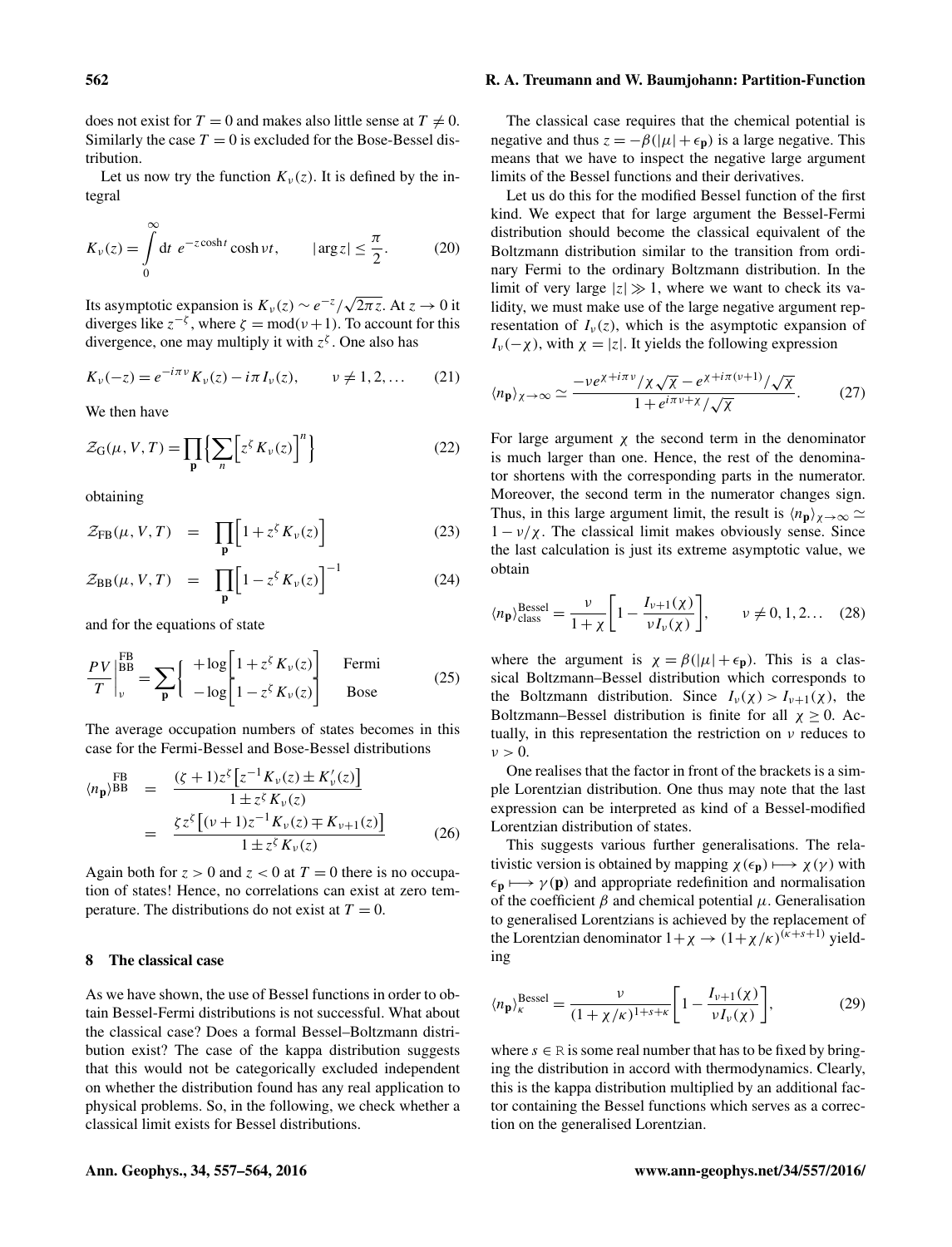#### R. A. Treumann and W. Baumjohann: Partition-Function 563

One could even go further, interpreting the bracket as the expansion of an exponential. This then yields

$$
\langle n_{\mathbf{p}} \rangle_{\kappa,1}^{\text{Bessel}} = \frac{\nu}{(1 + \chi/\kappa)^{1+s+\kappa}} \exp\bigg[ -\frac{I_{\nu+1}(\chi)}{\nu I_{\nu}(\chi)} \bigg]. \tag{30}
$$

Finally, further generalisation can be obtained by absorbing the Bessel functions into the generalised Lorentzian in the usual way obtaining

$$
\langle n_{\mathbf{p}} \rangle_{\kappa,2}^{\text{Bessel}} = \nu \left\{ 1 + \frac{1}{\kappa} \left[ \chi + \frac{I_{\nu+1}(\chi)}{\nu I_{\nu}(\chi)} \right] \right\}^{-(1+s+\kappa)}.
$$
 (31)

This is an ordinary Bessel-modified classical kappa distribution with the Bessel term playing the role of a correction to energy χ.

The last form suggests that in kappa distributions the energy term could be replaced by any real continuous function  $F(\chi, \mu, T)$  whose expansion begins with a term linear in  $\chi$ . (Starting with a constant term implies different normalisation.) This function may even diverge stronger than  $F(\chi, \mu, T) \sim \chi$  for  $\chi \to \infty$ . Strongest, say exponential, divergence implies  $F_{\gamma}(\chi, \mu, T) \propto \exp \chi^{\gamma}$ , with positive  $\gamma \in \mathbb{R}$ an arbitrary power. Hence, in the interval  $[\chi, F_{\gamma}(\chi)]$  between the linear and the exponential divergence a substantial number of potential trial functions become available. The limit  $\kappa \to \infty$  cares for convergence with the Boltzmann distribution, a condition which is artificial and may not be required. Feasibility depends on whether the distribution is in accord with thermodynamics.

The functional form of the partition function as the sum over probabilities of states obtained from simple counting of states thus allows for completely different classical distributions which we have guessed, while it suppresses the quantum distributions. This suppression is reasonable because quantum physics relies solely on stochasticity. Quantum chaos is an unresolved concept and is presumably absent at  $T=0$ .

Whether the classical Bessel–Boltzmann distribution and its further generalisations obtained have any physical meaning or not, is a completely different question. We just played with the possibility of a different kind of statistical mechanical distributions of occupation of states arbitrarily choosing Bessel functions for our experiment. Inferring whether a distribution like this one has physical meaning requires the derivation of the corresponding entropy and testing the thermodynamic relations.

## 9 Conclusions

We have used the Gibbs–Boltzmann prescription of the partition function in application to different basis factors which replace the so-called Gibbs–Boltzmann factor, the exponential function in the definition of probability. The latter results from the assumption of complete stochasticity in the processes underlying the interaction of the particles respectively systems involved. Their foundation is Gauss' error distribution transformed into energy and momentum space. Any replacement of the Gibbs–Boltzmann factor by another more complicated function thus implies that one uses nonstochastic probabilities which may involve correlations. This has been discussed at other places. We have shown that such a replacement works nicely for the generalised Lorentzian factor used in giving the so-called kappa distribution a physical fundament. The kappa distribution actually becomes a generalised Lorentzian distribution. Its derivation from the generalised partition function results in a slightly different version than used in its otherwise widely distributed applications. Bringing it into complete accord with thermodynamics fixes the free parameter  $r$  contained in this distribution to the value as determined in other places (cf., [Livadiotis and Mc-](#page-7-5)[Comas,](#page-7-5) [2009;](#page-7-5) [Treumann and Baumjohann,](#page-7-16) [2014b\)](#page-7-16).

Generalisation of the partition function to the generalised Lorentzian implies that for large  $\kappa$  the Lorentzian factor smoothly becomes the Gibbs–Boltzmann factor. We have tentatively dropped this condition and used, as for another physically motivated example, the modified Bessel functions as a replacement for the Gibbs–Boltzmann factor. This yields another completely different distribution, which we called Bessel distribution. Similar to the Lorentzian distribution the two fundamental distributions, the Fermi-Bessel and Bose-Bessel distributions, have no zero temperature limit. This demonstrates again and rather clearly that only the stochastic Gibbs–Boltzmann factor accounts correctly for the zero temperature quantum behaviour. Any other more complicated and non-stochastic distribution necessarily implies the existence of correlations on the level of counting statistics, thus invalidating the distributions on the zero temperature level where no such correlations are allowed because the dynamics are frozen.

At finite temperatures both distributions might exist. For one of them we have shown that, in the classical domain, it transforms into a reasonable though complicated Boltzmann–Bessel distribution. Whether it has any physical meaning or not is, however, unknown,. We do not attempt to check it here as the demonstration intends nothing more than to provide an example.

The new classical distribution turns out to belong to the family of *modified Lorentzian* distributions of which the kappa distribution is also a member. It thus seems that the Gibbsian form of the partition function is fundamental not only to Gibbs–Boltzmann statistics but also to all kinds of classical generalised Lorentzians. It obviously includes some particular class of correlations on the probabilistic microscopic level of states that gives rise to generalised Lorentzian and nonextensive statistical mechanics.

It would be very interesting in this respect of stepping down into the Gaussian error analysis trying to infer the effect of correlations. One possibility of doing this would be by reference to Bayesian statistics. Bayesian statistics